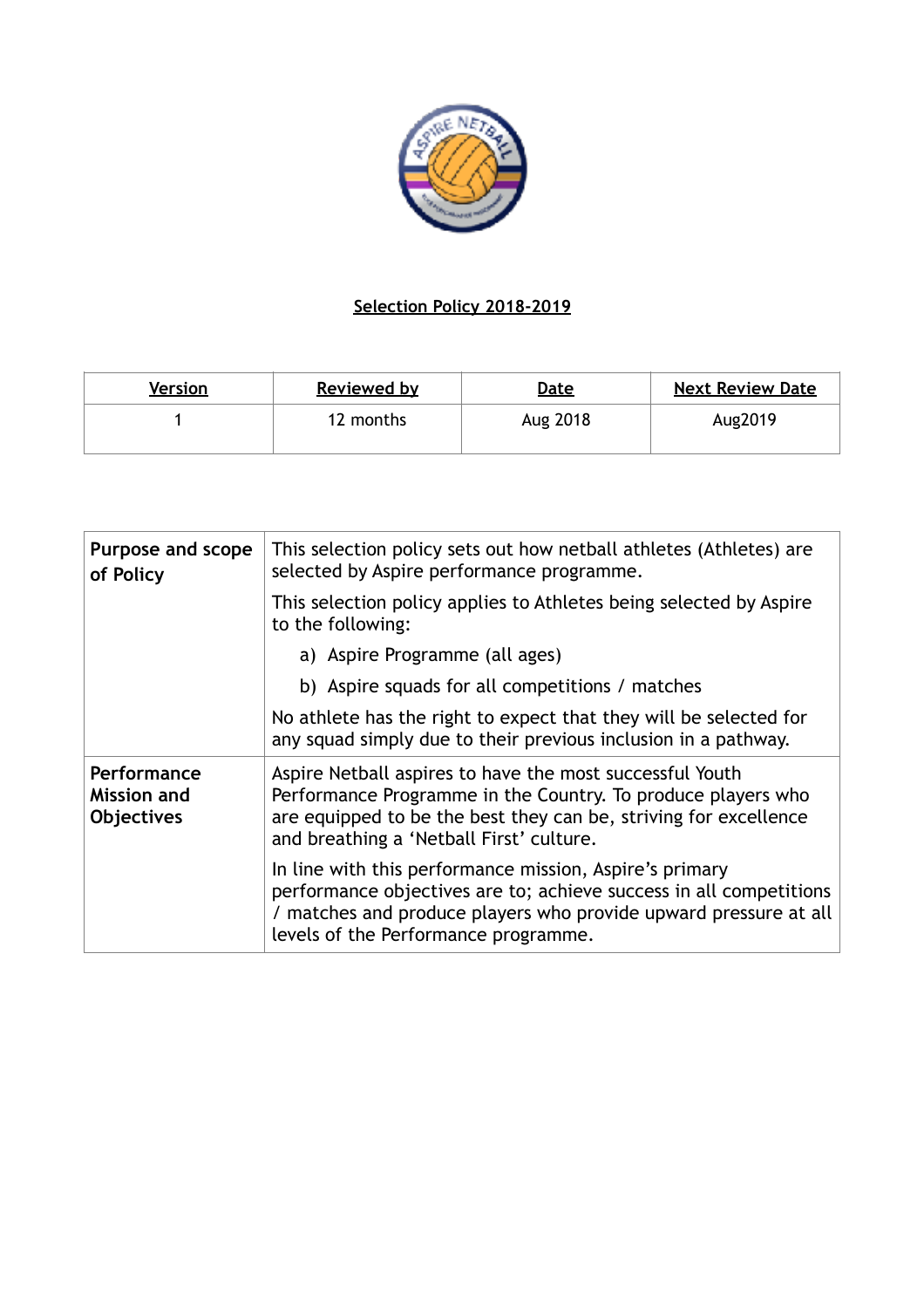| Eligibility                           | To be eligible for selection into the Aspire Programme and Athletes<br>must:                                                                                                                                                                                                                            |
|---------------------------------------|---------------------------------------------------------------------------------------------------------------------------------------------------------------------------------------------------------------------------------------------------------------------------------------------------------|
|                                       | a) Apply via official application routes, selected into the<br>programme by the Academy Head Coach (HC) and selected<br>via appropriate trials by HC and other selectors.                                                                                                                               |
|                                       | b) Not be currently serving any sanction for any violation of<br>any relevant anti-doping laws and/or regulations.                                                                                                                                                                                      |
|                                       | As long as the Athlete meets all of the eligibility criteria set out in<br>this section and meets all of the commitments for the Aspire<br>programme and competition squads, as applicable, as set out by<br>the HC they will be considered.                                                            |
| <b>Selection</b><br><b>Principles</b> | A selection panel will be established for Aspire for selecting<br>Athletes into:                                                                                                                                                                                                                        |
|                                       | All relevant sections                                                                                                                                                                                                                                                                                   |
|                                       | This selection panel for Aspire will be outlined in the selectors<br>section below but will apply the following principles in the course<br>of carrying out any selection process                                                                                                                       |
|                                       | a. This Selection Policy employs an open, transparent and<br>equitable process that gives all Athletes a fair chance to<br>challenge for selection.                                                                                                                                                     |
|                                       | b. Selection will be based on merit and the need to achieve<br>the objectives of Aspire set out in the Performance Mission<br>and Objectives section above.                                                                                                                                             |
|                                       | c. No athlete has the right or expectation to on-going<br>selection for Aspire Programmes or any Competition squads<br>at any time.                                                                                                                                                                     |
|                                       | d. Each Selection Panel has the right to determine, at its<br>discretion, when it will reselect Athletes into any of the<br>squads (if at all - dependent on numbers).                                                                                                                                  |
|                                       | e. Athletes will be subject to de-selection if they breach<br>Aspire code of conduct and expectations outlined to<br>Athletes.                                                                                                                                                                          |
|                                       | f. The HC has the right to invite Athletes from outside any of<br>Aspire programmes to be observed and considered by the<br>Selection Panel for inclusion in Competition Squads /<br>programme throughout the season.                                                                                   |
|                                       | g. In selecting for a team sport, the Selection Panel will take<br>into account the combination of Athletes in the Aspire<br>Programme. Looking at the balance of any Competition<br>Squad and the ability of Athletes to play in more than one<br>position, alongside Athletes individual skill level. |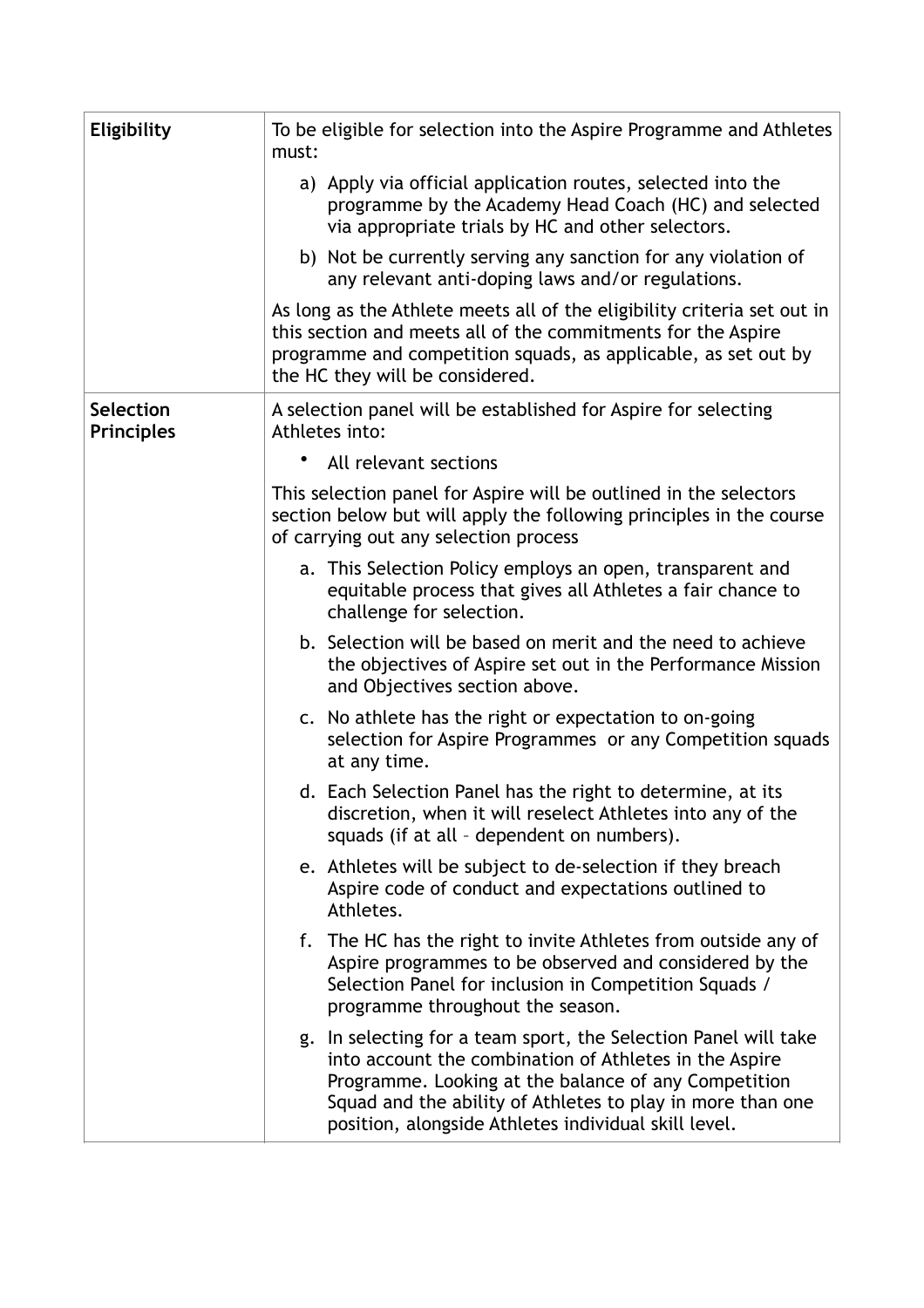| <b>Selection Process</b> | a. Athlete performance at Designated Selection Events                                                                                                                                                                                                                    |
|--------------------------|--------------------------------------------------------------------------------------------------------------------------------------------------------------------------------------------------------------------------------------------------------------------------|
|                          | b. HC selection                                                                                                                                                                                                                                                          |
|                          | c. Following completion of all Designated Selection Events,<br>the relevant coaches will consult with the HC, and consider<br>any relevant information regarding Athletes capabilities,<br>i.e; age, training age, S&C capabilities, injury worries.                     |
|                          | d. HC will consult with assistant coaches and selectors to<br>discuss relevant squad selection were deemed necessary.                                                                                                                                                    |
|                          | e. Selected Athletes will be those that, in the expert opinion<br>of the HC and selectors are those that are most able to<br>achieve the objectives of Aspire set out in the Performance<br>Mission and objectives section above.                                        |
|                          | f. The HC will meet with the relevant Selection Panel to<br>discuss Nominated Athletes and provide the opportunity for<br>the members to check and challenge and ensure Athlete<br>selection decisions are evidence based taking into account<br>the selection criteria. |
|                          | g. Any individual Athlete's inclusion in the Aspire programme<br>is decided on a majority vote by all members of the<br>Selection Panel with HC having final say.                                                                                                        |
| <b>The Selectors</b>     | a. All selectors will be appointed by HC, based upon<br>competency for the role of the designated event.                                                                                                                                                                 |
|                          | b. All Selection Panel members, are accountable to Aspire's<br>HC, for ensuring that this Selection Policy and all associated<br>procedures are applied in a fair and appropriate manner.                                                                                |
|                          | Selectors will declare any conflict of interest before the selection<br>procedures take place.                                                                                                                                                                           |
| <b>Appeals</b>           | Appeals can only be submitted by a non-selected (or de-selected)<br>Athletes on the grounds that:                                                                                                                                                                        |
|                          | a. The selection process outlined in the Selection Process<br>section above (or de-selection process outlined in the Injury<br>& replacement section below) has not been adhered to; or                                                                                  |
|                          | b. The selection (or de-selection) process adopted for that<br>Athlete failed to take into account relevant information<br>which was available at the time and was not considered.                                                                                       |
|                          | An Athlete may request an appeal on either of the grounds listed<br>in the section above by submitting a written request to the Aspire<br>HC. Any appeal shall be made within 72 hours of announcement of<br>the Aspire programme or Competition squad selection.        |
|                          | Appeals should be made in full writing with supporting evidence<br>to:- sue@aspirenetballelite.co.uk                                                                                                                                                                     |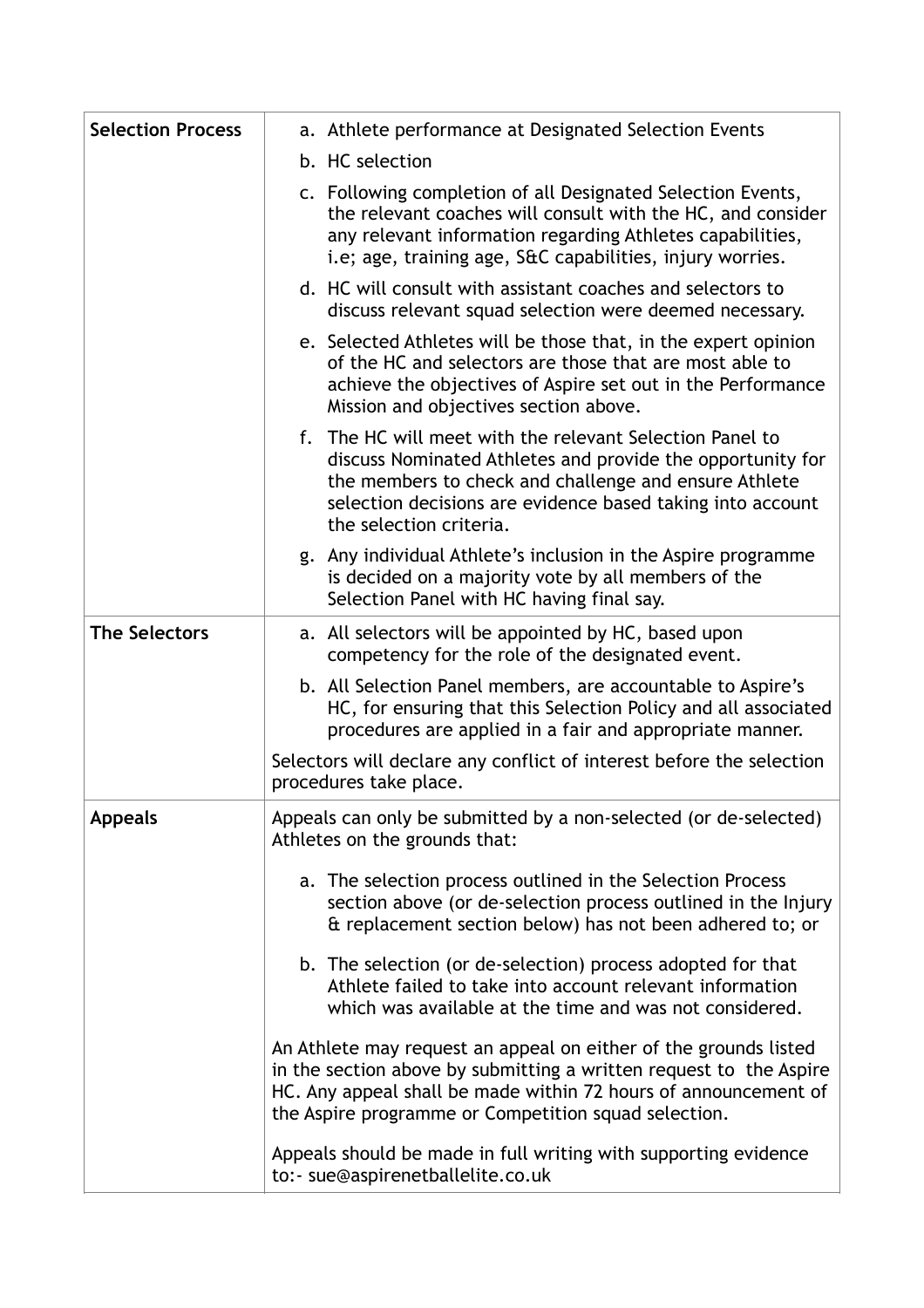| Announcement<br>and Notice | Aspire programme:                                                                                                                                                                                                                                                                                                                      |
|----------------------------|----------------------------------------------------------------------------------------------------------------------------------------------------------------------------------------------------------------------------------------------------------------------------------------------------------------------------------------|
|                            | a. Provisional Invitations will be made within 4 working days<br>after the relevant selection panel meeting including all<br>expectations and expectations of being an Aspire athlete.                                                                                                                                                 |
|                            | b. Athletes invited are required to sign and return their Aspire<br>Player Code of Conduct within 5 working days of issue.                                                                                                                                                                                                             |
|                            | c. Announcement of the Athletes on the Aspire website will<br>take place after Codes of Conduct have been received.                                                                                                                                                                                                                    |
|                            | Competition squads for Competition and matches.                                                                                                                                                                                                                                                                                        |
|                            | a. Notification to Athletes will ordinarily be announced and<br>posted on the Aspire Private social media pages within 24<br>hours of the relevant Selection Panel Meeting                                                                                                                                                             |
|                            | Athletes selected to Aspire Programme and Aspire competition /<br>matches squads agree not to make any announcement to the<br>media or public in any form (including personal websites or social<br>media sites) regarding their selection until after Aspire have<br>announced selection details on their website and on social media |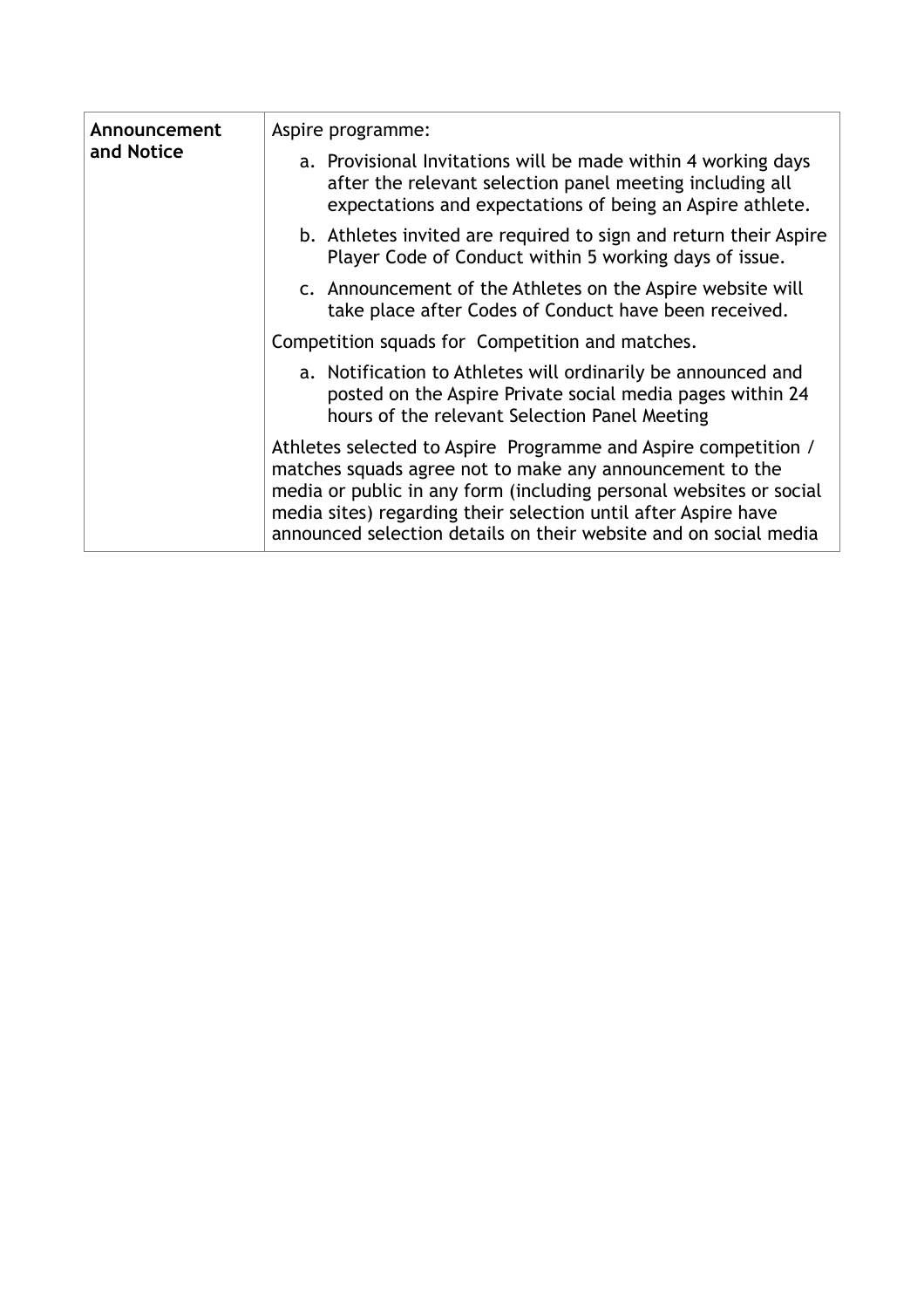| Injury $\mathbf{\hat{\alpha}}$<br>Replacement | An Athlete may be removed from the Aspire Programme or any of<br>the competition Squads in the event of:                                                                                                                                                                                                                                                                                                                       |
|-----------------------------------------------|--------------------------------------------------------------------------------------------------------------------------------------------------------------------------------------------------------------------------------------------------------------------------------------------------------------------------------------------------------------------------------------------------------------------------------|
|                                               | a. Non-compliance in training                                                                                                                                                                                                                                                                                                                                                                                                  |
|                                               | b. A breach of responsibility                                                                                                                                                                                                                                                                                                                                                                                                  |
|                                               | c. A violation of the codes of behaviour (outline in the players<br>code of conduct)                                                                                                                                                                                                                                                                                                                                           |
|                                               | At any stage following the selection announcement to a<br>Competition/ match Squad(s) and prior to the relevant<br>competition an athlete may be recommended for de-selection by<br>the HC and/or assistant coaches (under the membership of<br>Selection Panels section) due to:                                                                                                                                              |
|                                               | a. Failure to reach performance expectations in training or<br>competition                                                                                                                                                                                                                                                                                                                                                     |
|                                               | b. An inability to compete to the best of her ability due to an<br>injury and/or illness.                                                                                                                                                                                                                                                                                                                                      |
|                                               | Prior to removal, the Athlete or her appointed representatives will<br>have the opportunity to attend a removal interview with the HC<br>and relevant coaches and, where possible, one other independent<br>person. Written justification must be provided for all removals.<br>Decisions on these matters are open to appeal and any appeals<br>must be submitted to HC within 72 hours as per appeals process.               |
|                                               | Once Athletes selections have been confirmed, all selected<br>Athletes (including reserve/s) must agree not to withhold any<br>information on training fitness, injury status or illness that could<br>affect training or competition at any time until the point of the<br>relevant competition.                                                                                                                              |
|                                               | Assessment of inability to compete to best of ability                                                                                                                                                                                                                                                                                                                                                                          |
|                                               | At any stage following the selection announcement, and prior to<br>the relevant competition, should there be any doubt over the<br>ability of a selected Athlete to compete to the best of her ability,<br>due to an injury and/or illness, the following procedure will be<br>adhered to:                                                                                                                                     |
|                                               | a. The athlete will seek advice from a Medical Officer to<br>undergo a medical examination to determine her fitness to<br>participate, which at this stage will be determined based<br>on assessment of whether or not the injury and/or illness is<br>such that the athlete is physically unable to compete or is a<br>risk of causing medical harm to herself, or endangering<br>other competitors, officials or spectators. |
|                                               | b. If the Athlete passes the medical examinations carried out<br>by the Medical Officer and/or the HC has concerns over<br>whether or not the Athlete is able to compete to the best of<br>her ability due to an underlying injury and/or illness the                                                                                                                                                                          |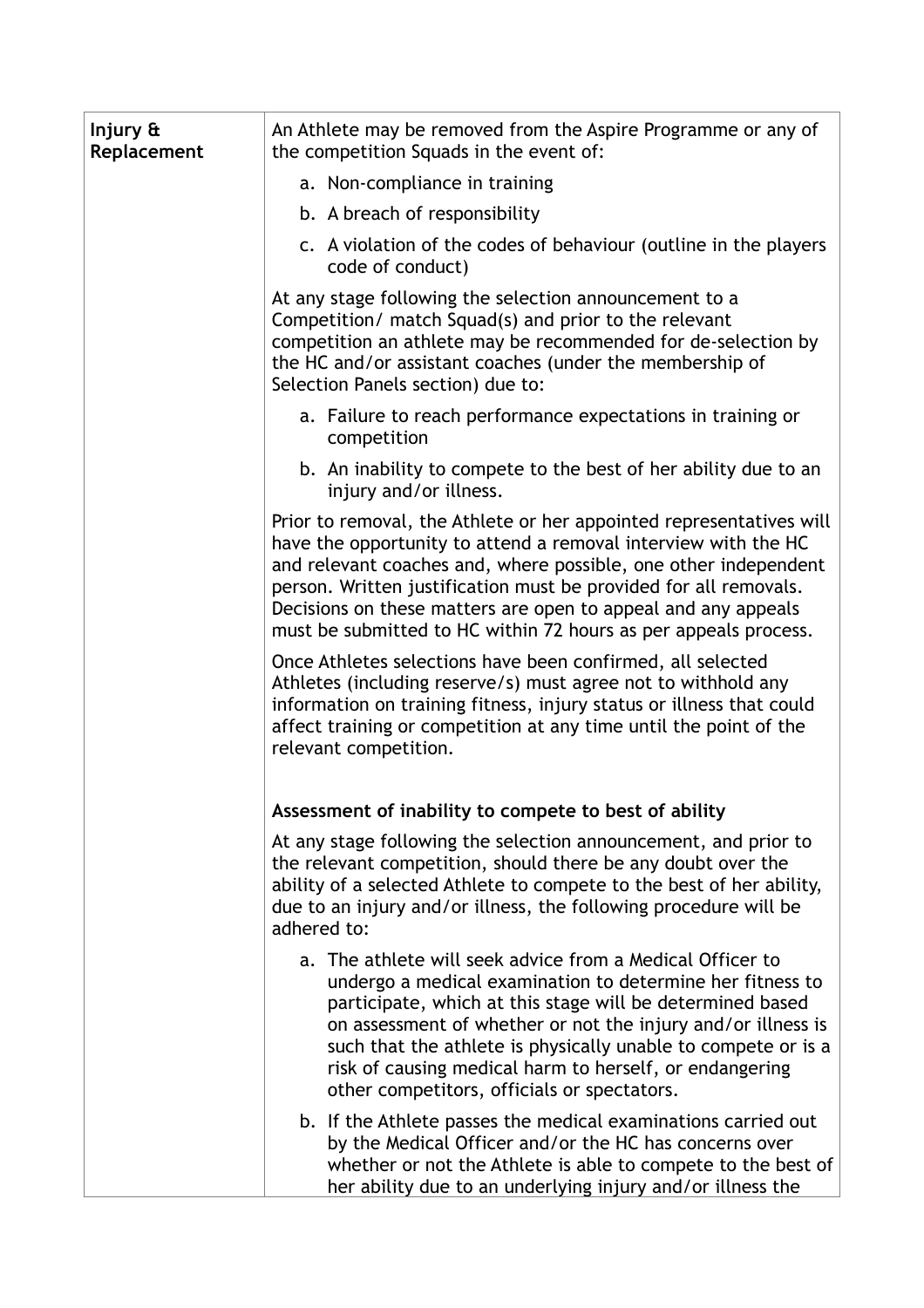| <b>Selection Criteria</b> | Whenever selecting Athletes for the Aspire programme or any of<br>the Competition / match Squads, the relevant Selection Panel will<br>follow the Aspire 'Our Aspirations Triangle' and align with EN<br>'What it takes to Win'. A selection of yes / no will be applied and<br>additional support / evidence and information of reasons per<br>positions for these selection decisions will be taken into account<br>by the Selection Panel as well as consideration of other factors,<br>listed below, within making of final decisions. |
|---------------------------|--------------------------------------------------------------------------------------------------------------------------------------------------------------------------------------------------------------------------------------------------------------------------------------------------------------------------------------------------------------------------------------------------------------------------------------------------------------------------------------------------------------------------------------------|
| <b>Other factors</b>      | Other factors considered will include:                                                                                                                                                                                                                                                                                                                                                                                                                                                                                                     |
| considered                | a. Coachability: understands expectations and can apply<br>learning and make changes                                                                                                                                                                                                                                                                                                                                                                                                                                                       |
|                           | b. Demonstrates team qualities                                                                                                                                                                                                                                                                                                                                                                                                                                                                                                             |
|                           | c. State of fitness, health and well being                                                                                                                                                                                                                                                                                                                                                                                                                                                                                                 |
|                           | d. Positional balance within team                                                                                                                                                                                                                                                                                                                                                                                                                                                                                                          |
|                           | e. Number of fixtures on the annual competition calendar                                                                                                                                                                                                                                                                                                                                                                                                                                                                                   |
|                           | f. Succession planning                                                                                                                                                                                                                                                                                                                                                                                                                                                                                                                     |
|                           | g. Current form or performance of existing team members                                                                                                                                                                                                                                                                                                                                                                                                                                                                                    |
|                           | h. Nature of the competition / match the squad is being<br>selected for                                                                                                                                                                                                                                                                                                                                                                                                                                                                    |
|                           | i. Personal competencies                                                                                                                                                                                                                                                                                                                                                                                                                                                                                                                   |
|                           | • Leadership-leading by example and being a role<br>model                                                                                                                                                                                                                                                                                                                                                                                                                                                                                  |
|                           | • Resilience - Mental toughness, bounce-back ability                                                                                                                                                                                                                                                                                                                                                                                                                                                                                       |
|                           | • Self-awareness - emotional intelligence, composure<br>under pressure                                                                                                                                                                                                                                                                                                                                                                                                                                                                     |
|                           | Self-responsibility - motivated, manages expectations<br>and aspects                                                                                                                                                                                                                                                                                                                                                                                                                                                                       |
|                           | • Work ethic- driven and committed to developing and<br>maintaining competencies it requires to progress into<br>an Elite Athlete                                                                                                                                                                                                                                                                                                                                                                                                          |
|                           | j. Whether an Athletes performance and/or contribution has<br>been affected by extenuating circumstances such as illness,<br>injury, bereavement, Long term family illness, work/study<br>commitments or similar which have compromised their form<br>and/or recent contribution.                                                                                                                                                                                                                                                          |
|                           | The Selection Panel may take other such factors into consideration<br>in its sole discretion to be relevant and appropriate to the overall<br>assessment of a particular player.                                                                                                                                                                                                                                                                                                                                                           |